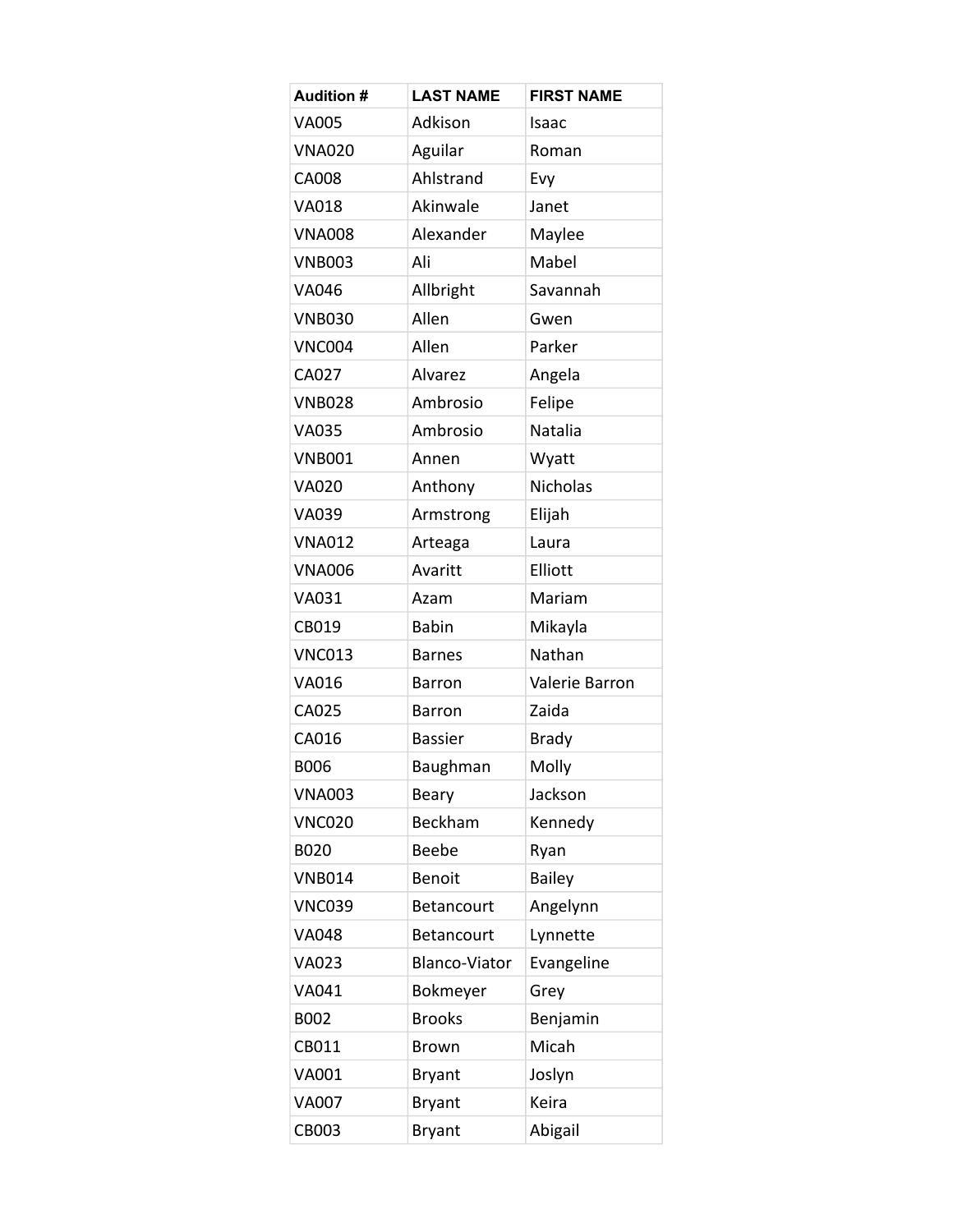| <b>VA038</b>  | <b>Bucio</b>              | Lisa         |
|---------------|---------------------------|--------------|
| VA014         | <b>Buckley-Waugb Maki</b> |              |
| <b>VA044</b>  | <b>Burger</b>             | Isabella     |
| <b>VNC024</b> | Camacho                   | Joaquin      |
| <b>VNB012</b> | Cano                      | Guillermo    |
| <b>VNC019</b> | Caroul                    | Emily        |
| <b>CB005</b>  | Carpenter                 | James        |
| <b>VNB036</b> | Carte                     | Brycen       |
| B003          | Carter                    | Alyssa       |
| <b>B010</b>   | Castillo                  | Agustin      |
| <b>VNA039</b> | Chacko                    | Selah        |
| <b>VNB040</b> | Clarke                    | Oliver       |
| <b>CB002</b>  | Cody                      | Ashton       |
| <b>VNA030</b> | Cota                      | Karla        |
| <b>VNA026</b> | Crosley                   | Emily        |
| CA021         | Crosley                   | Elizabeth    |
| <b>VA037</b>  | Crown                     | Joseph       |
| CB015         | Cruz                      | Alejandro    |
| <b>VNB002</b> | Cummings                  | Carson       |
| <b>CB007</b>  | Davidson                  | SeaGreen     |
| <b>VA028</b>  | Davila                    | Max          |
| CB010         | Dayal                     | Avery        |
| <b>VA034</b>  | De Jesus                  | Donovan      |
| <b>VA006</b>  | <b>Deck</b>               | Weldon       |
| <b>CB022</b>  | Dellenbaugh               | <b>Blake</b> |
| <b>VA036</b>  | Derden                    | Dilynn       |
| <b>VNB005</b> | Derksen                   | Elise        |
| <b>VNB031</b> | Dinesh                    | Stavya       |
| <b>VNA004</b> | Dinh                      | Quan         |
| <b>VNB032</b> | Doddala                   | Sofia        |
| <b>VA002</b>  | Dorsett                   | Malcolm      |
| <b>B005</b>   | Duncan                    | Elliot       |
| <b>CB028</b>  | Eaton                     | Alexander    |
| <b>VNA018</b> | Edwards                   | Sierra       |
| <b>VNC032</b> | El Masri                  | Houssam      |
| CB014         | Engler                    | Mason        |
| <b>VA042</b>  | Escamilla                 | Dexter       |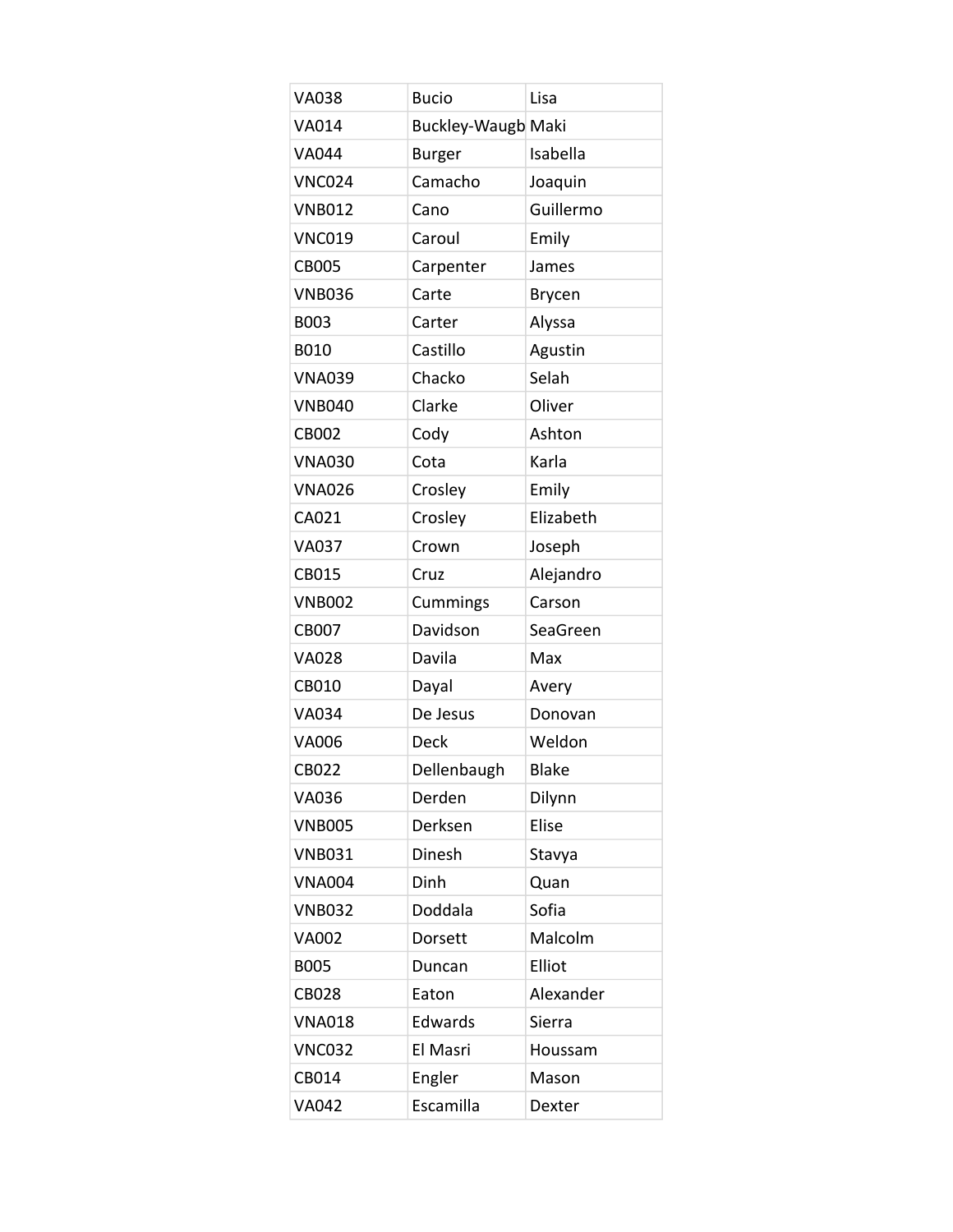| <b>VNC030</b> | Espinosa    | <b>Brenda</b>  |
|---------------|-------------|----------------|
| <b>VNA011</b> | Estrada     | Sophia         |
| <b>VNC010</b> | Eufracio    | Corbin         |
| <b>VNB009</b> | Evans-White | Destynee       |
| <b>VNB016</b> | Fletcher    | Robert         |
| CA028         | Fletcher    | Liam           |
| <b>VA024</b>  | Forbes      | Quinn          |
| B015          | Forney      | Reagan         |
| <b>VNB010</b> | Gamble      | Holly          |
| <b>VNA016</b> | Garcia      | Natalia        |
| <b>VNA044</b> | Garcia      | Aubrey         |
| <b>VNA015</b> | Garrett     | Josiah         |
| CB013         | Garrett     | Micah          |
| <b>VNA017</b> | Garza       | Ivanna         |
| <b>VNB024</b> | Garza       | Valentina      |
| <b>VNB025</b> | Garza       | Tatiana        |
| <b>VA015</b>  | Garza       | Allison        |
| <b>VA030</b>  | Garza       | Sarai          |
| B009          | Garza       | Jacob A.       |
| <b>VNA001</b> | Gentry      | Calvin         |
| <b>VA008</b>  | Givens      | Margaret       |
| VA043         | Goff        | Ryan           |
| <b>VNA014</b> | Gonzalez    | Omar           |
| <b>VNB013</b> | Gonzalez    | Hadassah Grace |
| <b>VA011</b>  | Gonzalez    | Sarah          |
| CB018         | Gonzalez    | Eloy           |
| <b>VNA005</b> | Goodyear    | Jack           |
| VA019         | Graaf       | Clark          |
| <b>VNC008</b> | Grassi      | Bethany        |
| VA009         | Griffin     | Abby           |
| CA029         | Griffith    | Savannah       |
| CB012         | Guajardo    | Ricardo        |
| <b>VNC012</b> | Guerra      | Jose           |
| <b>VNB018</b> | Guevara     | Angel          |
| <b>VNA007</b> | Hamilton    | lan            |
| CB023         | Hamilton    | Abram          |
| CB004         | Haten       | Chelsea        |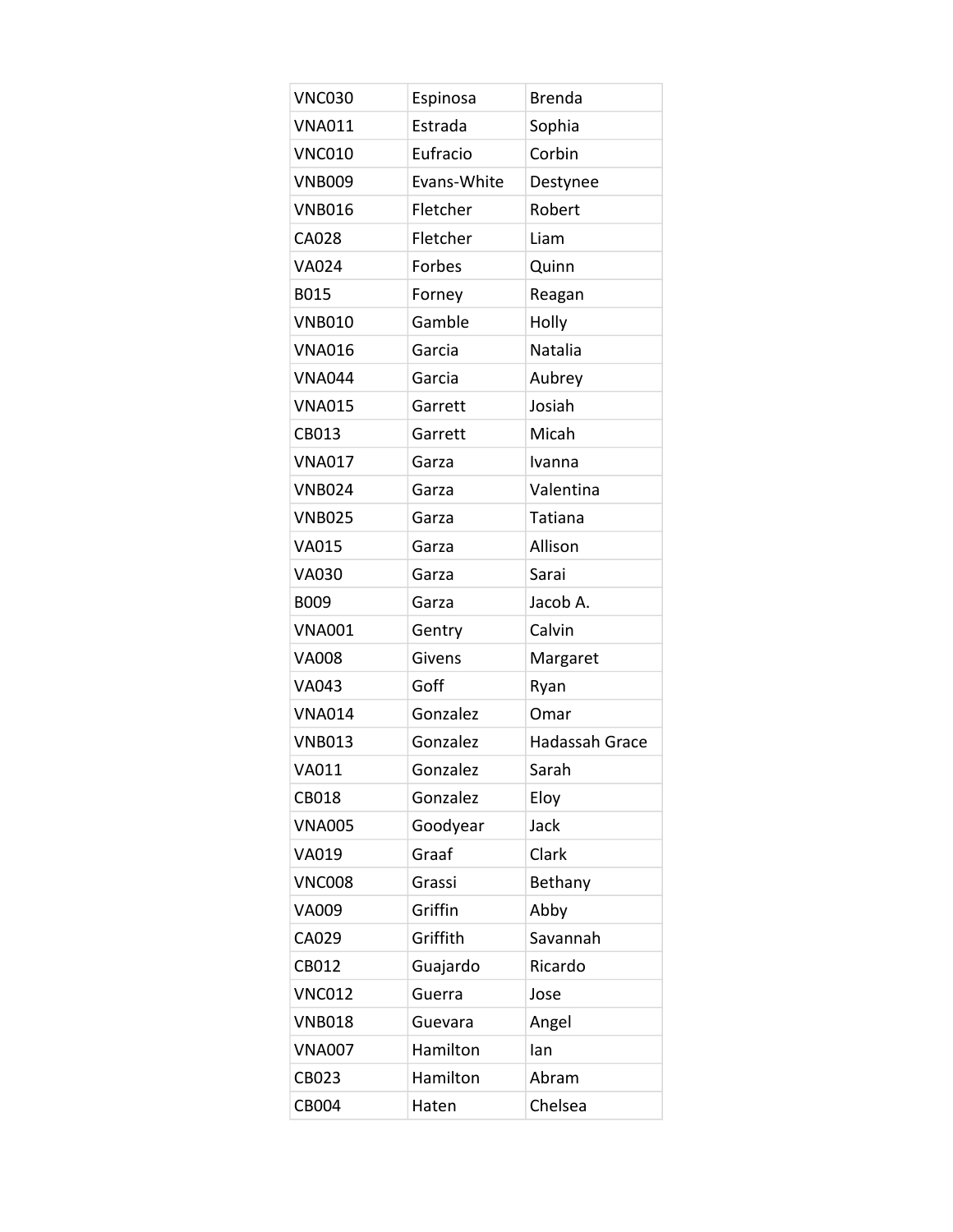| <b>B007</b>   | Haten           | Olivia         |
|---------------|-----------------|----------------|
| <b>VNA021</b> | Hayward         | Leo            |
| <b>VNA022</b> | Henderson       | Colin          |
| <b>B018</b>   | Henry           | Collin         |
| <b>VNB006</b> | <b>Hercules</b> | Simon          |
| B017          | Hiebert         | Chloe          |
| VA021         | Highsmith       | Reilly         |
| <b>VNB015</b> | Hunt            | Vivien         |
| <b>VNC009</b> | Hutcherson      | Sawyer         |
| CA002         | Jackson         | Connor         |
| B001          | Jackson         | Owen           |
| CA014         | Jacobs          | Mia            |
| <b>VNB039</b> | James           | <b>Braylon</b> |
| <b>VNC015</b> | Jo              | Sydney         |
| <b>VNC022</b> | Johnson         | Jade           |
| CB001         | Jones           | Jessica        |
| VA049         | Jr              | Angel          |
| <b>VNA043</b> | Julovich        | Tristan        |
| <b>VNA033</b> | Kim             | Justin         |
| <b>VNB022</b> | Kim             | Hannah         |
| <b>VNC005</b> | Kim             | Rachel         |
| CA018         | Kim             | Jackson        |
| <b>CA004</b>  | King            | Zander         |
| <b>VNC028</b> | Knight          | Audrey         |
| <b>VNB026</b> | Lackey          | Isaiah         |
| <b>VNC014</b> | Lampe           | Hannah         |
| <b>VNC023</b> | Land            | Addison        |
| <b>VNA019</b> | Lane            | Luke           |
| B011          | Laughlin        | Clara          |
| VA010         | Lavigne         | Katelyn        |
| CA022         | Lechner         | Gavin          |
| <b>VNB046</b> | Lee             | Joel           |
| <b>VNC033</b> | Lewis           | Campbell       |
| <b>CB020</b>  | Lewis           | Caleb          |
| CA023         | Li              | Ranke          |
| <b>VNA037</b> | Lindqvist       | Nadia          |
| <b>VNA042</b> | Longoria        | Maddison       |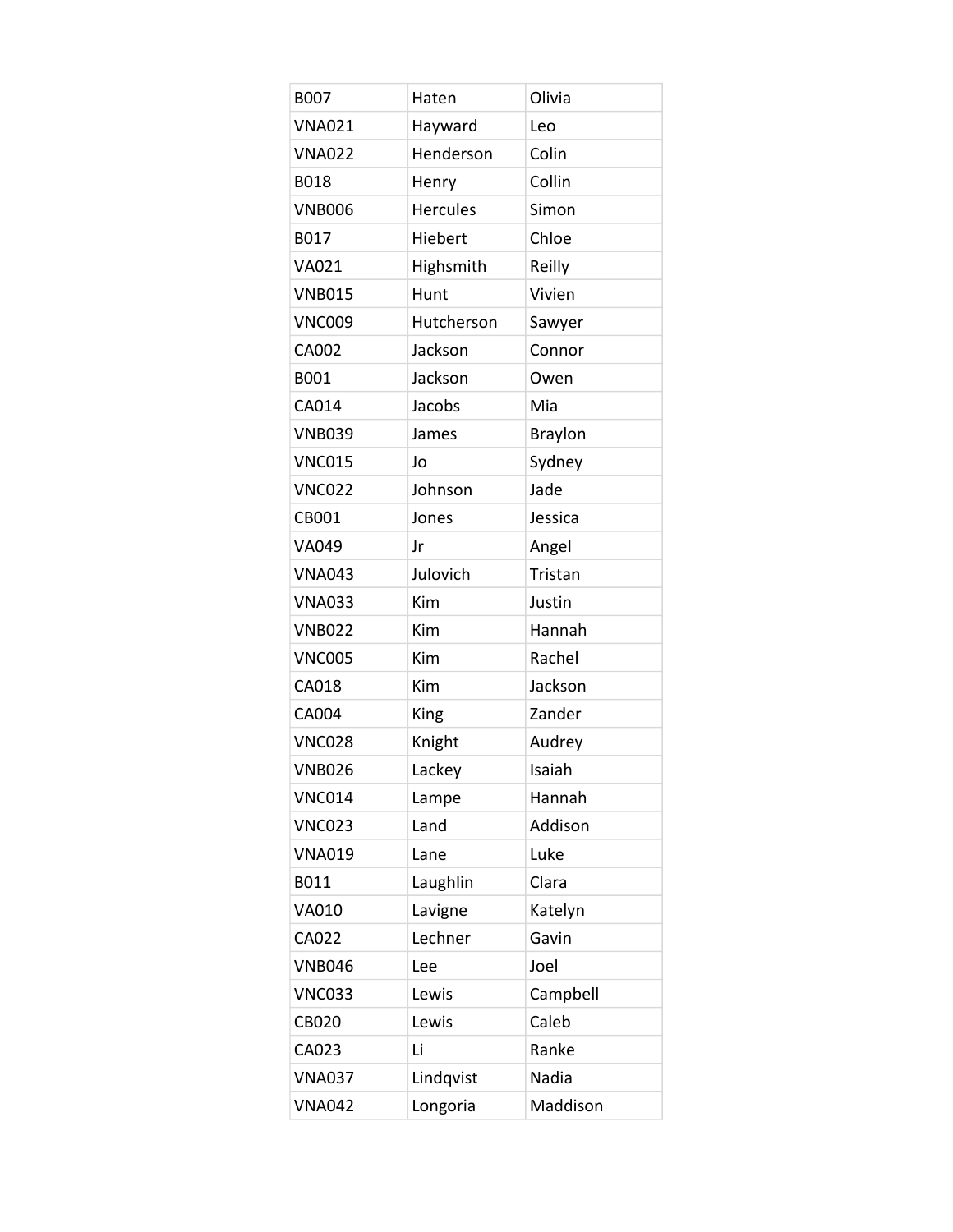| <b>VNB020</b> | Lozano                 | <b>Bianca</b> |
|---------------|------------------------|---------------|
| <b>VNA034</b> | Ludwick                | <b>Brisa</b>  |
| <b>CB006</b>  | Lyons                  | Emilia        |
| B012          | Malek                  | Graysen       |
| <b>VNA009</b> | Marshall               | <b>Bailey</b> |
| <b>VNB011</b> | Martin                 | Joseph        |
| <b>CB009</b>  | Martin                 | Haley         |
| <b>VNB035</b> | Martinez               | Joslyn        |
| <b>VNC001</b> | Martinez               | Halle         |
| <b>VNC029</b> | Martinez               | Samantha      |
| <b>VNC018</b> | McGinney               | Elise         |
| <b>VNA031</b> | McMurrey               | Mason         |
| <b>VNB037</b> | McMurrey               | Melody        |
| <b>VNC021</b> | Medina                 | Daniela       |
| CA011         | Meister                | Katherine     |
| <b>VNC026</b> | Mejia-Chevaili         | Juan Carlos   |
| <b>VA017</b>  | Melendez               | Arianna       |
| VA029         | Mendoza                | Rafael        |
| <b>VNC031</b> | Miller                 | Austin        |
| <b>VNB023</b> | Moore                  | Zoe           |
| <b>VNC002</b> | Moore                  | Carissa       |
| <b>VNC036</b> | Moore                  | Carissa       |
| CB016         | Moore                  | Lucas         |
| <b>VNC011</b> | Morum                  | Ujjwala       |
| <b>VNA041</b> | Moseley                | Aidan         |
| <b>VNC034</b> | Munoz                  | Nina          |
| <b>VNC035</b> | Munoz                  | Mia           |
| <b>VNB042</b> | <b>Myers</b>           | Anna          |
| CA017         | <b>Neal</b>            | George        |
| <b>VA012</b>  | <b>Nelms</b>           | Cameron       |
| CA010         | <b>Nelms</b>           | Kioanna       |
| <b>VNC037</b> | <b>Newkirk</b>         | Mena          |
| <b>VA025</b>  | <b>Nors</b>            | Samuel        |
| <b>VNB044</b> | Okolie                 | Destiny       |
| <b>VNB029</b> | OtahalMechura Isabella |               |
| B014          | Oyervides              | Sarah         |
| <b>VNB034</b> | Palomo                 | Valerie       |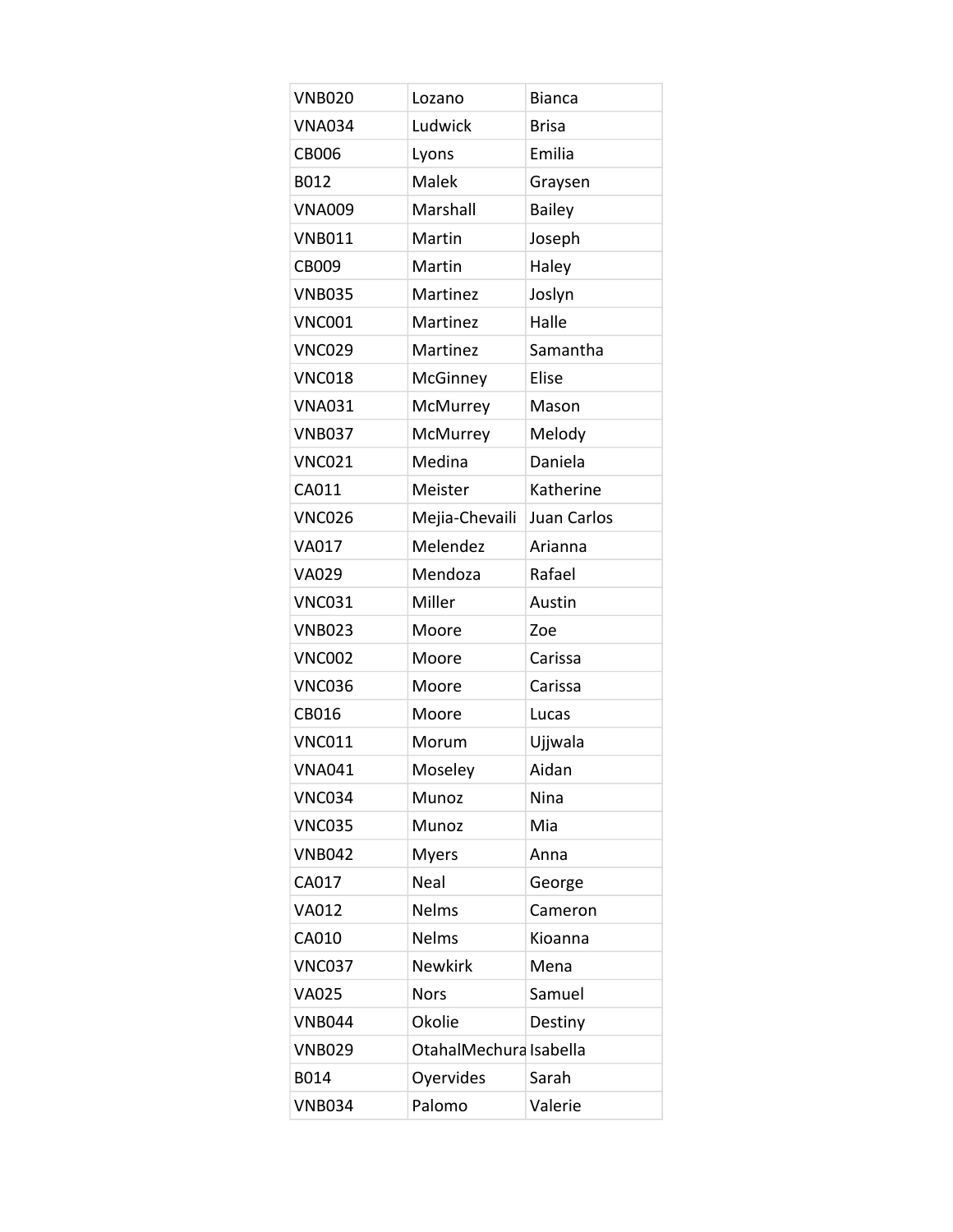| CA005         | Parker                | <b>Brandon</b> |
|---------------|-----------------------|----------------|
| B004          | Peacock               | Arlo           |
| <b>VA026</b>  | Pena                  | Sabrina        |
| CA020         | Perez                 | Aymee          |
| <b>VNB045</b> | Phipps                | Connor         |
| CA009         | Poling                | Elise          |
| <b>VNB007</b> | Provence              | Geneva         |
| CA003         | Pueppke               | Luke           |
| B019          | Quijano               | Zachary        |
| <b>VNA024</b> | Quintero              | Orlando        |
| <b>VNC027</b> | Radakichenane Florent |                |
| <b>VNB021</b> | Raef                  | Kathryn        |
| CA012         | Ramirez               | Miriam         |
| <b>VNC006</b> | Ramos                 | <b>JaCorey</b> |
| <b>B008</b>   | Rattan                | Joss           |
| <b>VNA002</b> | Regis                 | Elizabeth      |
| <b>VNB033</b> | Renteria              | Kingston       |
| <b>VNA023</b> | Reyes                 | Aurora         |
| <b>VNA045</b> | Reyes                 | Liv K          |
| <b>VNC007</b> | Reyes                 | Aspen K.       |
| <b>VNC040</b> | Reza                  | Emilio         |
| B016          | Riley                 | Logan          |
| <b>VNB041</b> | <b>Rios</b>           | Eric           |
| <b>VA022</b>  | Robertson             | Andrew         |
| CB024         | Robinson              | Ivanna tatjana |
| <b>VNB019</b> | Rodriguez             | Alexa          |
| VA013         | Saenz                 | Natalie        |
| CB021         | Saeteurn              | Luke           |
| CA015         | Saigal                | Indy           |
| <b>VNC016</b> | Salazar               | Jeremy         |
| <b>VNB027</b> | Sanders               | Claire         |
| <b>VA032</b>  | <b>Scalisi</b>        | Rin            |
| <b>VNA025</b> | <b>Scoggins</b>       | Quinn          |
| <b>VNA027</b> | <b>Scoggins</b>       | <b>Brianna</b> |
| CB017         | Scott                 | Madeleine      |
| <b>VNA029</b> | Shaffer               | Margot         |
| <b>VNA036</b> | Shaffer               | Jesse          |